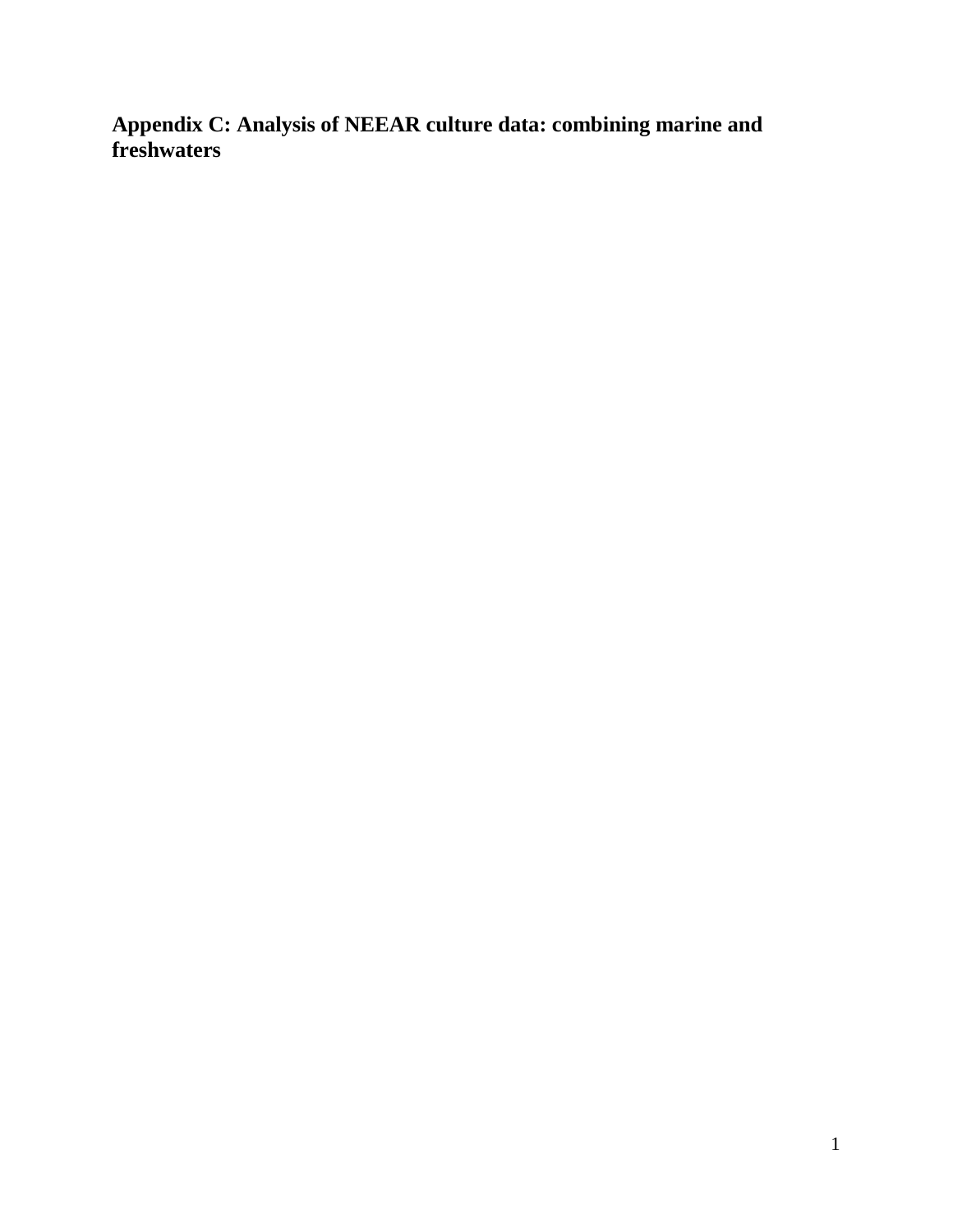### **Analysis of NEEAR culture data: combining marine and freshwaters**

*Bottom line: Marine and freshwater culture-derived data do not reflect a pattern suggesting that they are different. Based on our observations, marine and freshwater culture enterococci data are combinable.*

### *Rationale and Evidence:*

- o The main source of the fecal contamination (and thus, fecal indicators) WWTP effluent - is the same at all NEEAR study beaches.
- o The 1986 RWQC geometric mean (GM) indicator density, which is to be used as the r eference point in the 2012 RWQC is (effectively) the same in freshwater and marine waters (GM 33 versus 35, respectively).
- o The number of beaches evaluated in the NEEAR studies was a relatively small (4 f reshwater, 3 temperate marine, and 1 tropical marine) subset of all waterbodies that the RWQC will apply to.
- o The literature indicates that of the factors influencing enterococci fate in the environment, t here is more evidence that sunlight, temperature and predation are more important in controlling enterococci concentrations than the effects of salinity.

### *Analytical Approach for Comparing NEEAR Beaches:*

To determine if beaches should necessarily be grouped by salinity (grouping beaches as freshwater versus marine) we conducted several analyses. First, the observed range of culturable enterococci for each NEEAR beach was plotted in a box-and-whisker plot (Figure 1). As shown, there is substantial overlap in the observed densities across all beaches. There is also substantial intra-beach variability.

Next, we used an ANOVA analysis of the NEEAR culturable enterococci to test for equality of GMs between beaches. This test indicated that the means (Refer to Table 1) between beaches were significantly different (p<0.001). Since more than two beaches were compared, a statistically significant effect in the ANOVA only indicates that the GMs are different between the beaches, but not which beaches are different and how.

Given the overlap of observed culturable enterococci among all beaches (Figure 1) we examined the variability between individual beaches. A post-hoc test (Tamhane's test) was used to ascertain which pairs of GMs are significantly different. This test is suitable in this situation because the variances are not equal and the number of beaches in groups is not constrained to be equal. The major advantage of this test is that it accounts for both intra- and inter- variability in GMs for beaches to inform the groupings; another advantage is that it is a conservative test, accounting for multiple comparisons between beach GMs (the type I error  $\alpha$  is constrained to be less than 0.05). As shown in Table 1, these statistically derived groups are not aligned strictly by classification of whether the waterbody was a fresh or marine beach.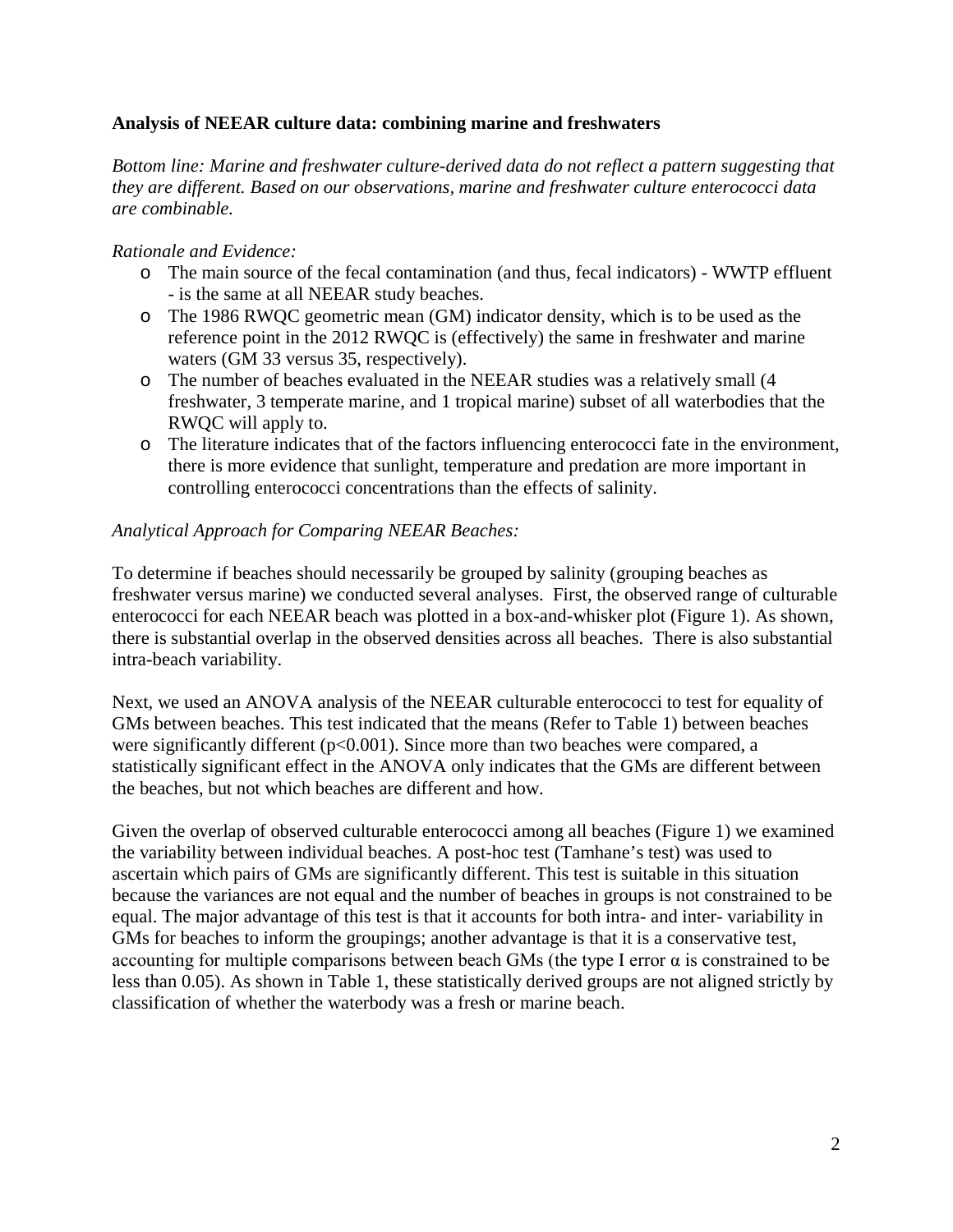*Figure 1.* 

NEEAR Fresh and Marine Water Culturable Water Quality Results (white, grey, hatched boxes represent statistically different groups)



#### **Table 1. Homogenous subgroups of NEEAR beaches based on culturable enterococci results.**

(The  $log_{10}$  means of each beach are listed under the column of the homogenous group to which it belongs.  $Log<sub>10</sub>$  standard deviations are shown in parentheses).

| Beach                      | Water body | N   | Group $1^*$ | Group 2    | Group 3 (cfu |
|----------------------------|------------|-----|-------------|------------|--------------|
|                            | type       |     | (cfu per    | (cfu per   | per100ml     |
|                            |            |     | $100ml$ )   | 100ml)     |              |
| Surfside (SS)              | marine     | 530 | 0.48(0.73)  |            |              |
| Goddard (GB)               | marine     | 426 | 0.56(0.92)  |            |              |
| Boqueron (BB)              | marine     | 600 |             | 0.75(0.81) |              |
| West Beach (WB)            | fresh      | 336 |             | 0.83(1.01) |              |
| Edgewater (EB)             | marine     | 395 |             | 0.88(0.95) |              |
| Fairhope (FB)              | marine     | 431 |             |            | 1.32(0.95)   |
| <b>Washington Park(WP)</b> | fresh      | 421 |             |            | 1.39(0.50)   |
| Huntington (HB)            | fresh      | 420 |             |            | 1.4(1.01)    |
| Silver Beach (SB)          | fresh      | 423 |             |            | 1.49(0.66)   |

 \*Groups in the table are reflected by different colors and cross hatching in the figure above.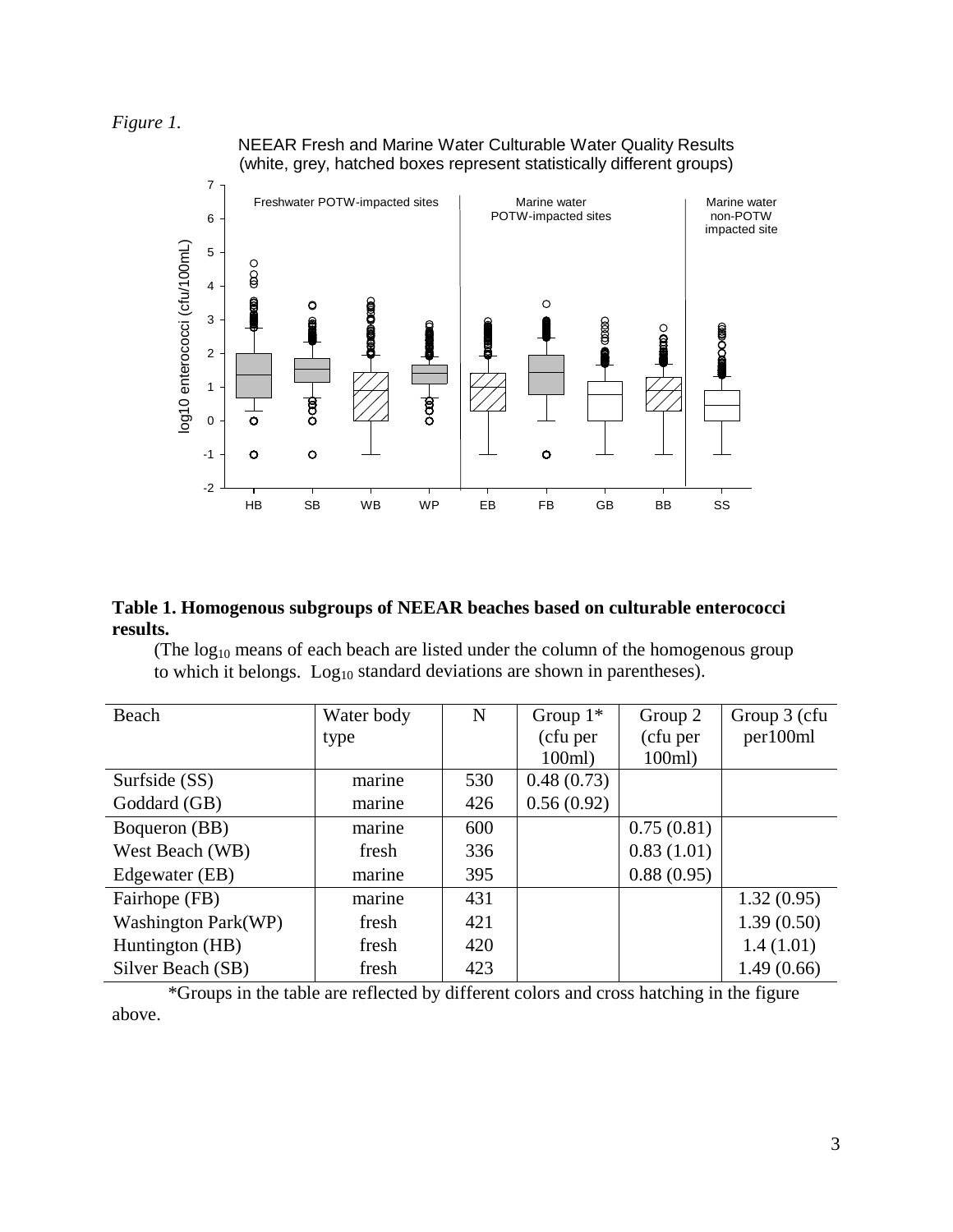## *Analysis Findings:*

- o Extensive data analysis of NEEAR enterococci culture densities indicates that there is not a compelling distinction between marine and freshwater.
- o The observed enterococci culture densities across all beaches are within the same range.
- o While the means between individual beaches were significantly different, their differences are not aligned strictly by classification of whether the water body was a fresh or marine beach**.**

### Background information

The literature indicates that of the factors influencing enterococci fate in the environment, there is more evidence that sunlight, temperature, and predation are more important in controlling enterococci concentrations than the effects of salinity. While numerous studies have documented these sunlight (Davies-Colley et al., 1999; Sinton et al., 1999; Boehm et al., 2002; Sinton et al., 2002; Noble et al., 2004; Liu et al., 2006; Boehm et al., 2009; Walters et al., 2009; Nevers and Boehm, 2010) and predation (Enzinger and Cooper, 1976; Chamberlin and Mitchell, 1978; McCambridge and McMeekin, 1981; Barcina et al., 2997; Menon et al., 2003; Noble et al., 2004; Boehm et al., 2005), there are overall fewer studies documenting temperature (Wait and Sobsey, 2001; Noble et al., 2004) and salinity (Hanes and Fragala, 1967; Noble et al., 2004) effects on enterococci persistence. While the results of all temperature studies illustrate that lower temperatures results in increased persistence, the results from the few salinity studies are conflicting – sometimes showing no effect of salinity, sometimes increased persistence at low salinities and sometimes increased persistence at high salinities. The most relevant study for the issue at hand on enterococci survival is Noble et al. (2004) who tested the persistence of enterococci from a variety of sources in fresh and seawater exposed to sunlight and various temperatures. They found that inactivation rates in did not differ amongst various treatments executed in seawater and freshwater. The Noble et al. (2004) paper is perhaps the most direct evidence of the lack of effect of salinity on the persistence of enterococci in the aqueous environment.

# **References**

Barcina, I., P. Lebaron, J. Vives-Rego. 1997. MiniReview. Survival of allochthonous bacteria in aquatic systems: a biological approach. FEMS Microbiology Ecology 23(1):1-9.

Boehm, A. B., S. B. Grant, J. H. Kim, S. L. Mowbray, C. D. McGee, C. D. Clark, D. M. Foley, and D. E. Wellman. 2002. Decadal and shorter period variability of surf zone water quality at Huntington Beach, California. Environmental Science and Technology 36:3885-3892.

Boehm, A.B., D. P. Keymer, G. G. Shellenbarger. 2005. An analytical model of enterococci inactivation, grazing, and transport in the surf zone of a marine beach. *Water Research*, 39, 3565-3578.

Boehm, A. B., K. M. Yamahara, D. C. Love, B. M. Peterson, K. McNeill, and K. L. Nelson. 2009. Covariation and photoinactivation of traditional and novel indicator organisms and human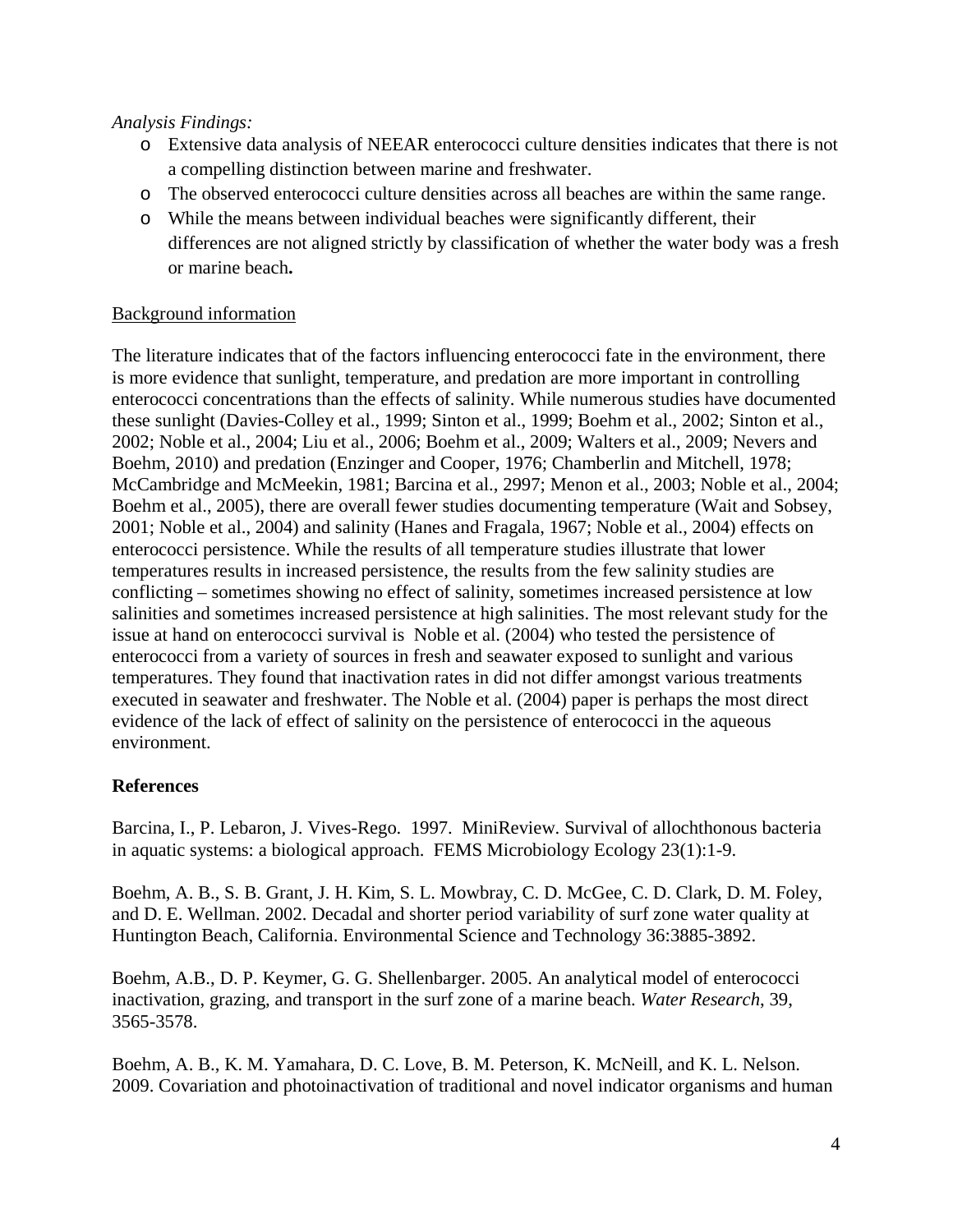viruses at a sewage-impacted marine beach. Environmental Science & Technology 43:8046- 8052.

Chamberlin, C. E. & Mitchell, R. 1978. A decay model for enteric bacteria in natural waters. In Water Pollution Microbiology (R. Mitchell, ed.), Vol. 2, pp. 325-348. John Wiley & Sons, New York.

Davies-Colley, R. J.; Donnison, A. M.; Speed, D. J.; Ross, C. M.; Nagels, J. W., Inactivation of faecal indicator micro-organisms in waste stabilization ponds: interactions of environmental factors with sunlight. Water Research 1999, 33, (5), 1220-1230.

Enzinger, R.M., Cooper, R.C. 1976. Role of bacteria and protozoa in the removal of *Escherichia coli* from estuarine waters. Applied and Environmental Microbiology 31(5):758- 763.

Hanes, N. B. and R. Fragala. 1967. Effect of seawater concentration on survival of indicator bacteria. Journal of Water Pollution Control Federation 39:97-104.

Liu, L.; Phanikumar, M. S.; Molloy, S. L.; Whitman, R. L.; Shively, D. A.; Nevers, M. B.; Schwab, D. J.; Rose, J. B., Modeling the transport and inactivation of E. coli and enterococci in the near-shore region of Lake Michigan. Environmental Science & Technology 2006, 40, (16), 5022-5028.

McCambridge, J. McMeekin, TA. Effect of solar radiation and predacious microorganisms on the survival of fecal and other bacteria. Appl. Environ. Microbio. 1981, 415, 1083-1087.

Menon P, Billen G, Servais P. 2003. Mortality rates of autochthonous and fecal bacteria in natural aquatic ecosystems. WATER RESEARCH, 37, 4151-4158.

Nevers, M. N, and A. B. Boehm. 2010. Modeling Fate and Transport of Fecal Bacteria in Surface Water. A chapter in The Fecal Indicator Bacteria edited by Michael Sadowsky and Richard Whitman. ASM Press. 328 pages.

Noble, R. T., Lee, I.M. and Schiff, K. C. Inactivation of indicator micro-organisms from various sources of faecal contamination in seawater and freshwater. Journal of Applied Microbiology 2004, 96, 464–472.

Sinton, L. W., R. K. Finlay, and P. A. Lynch. 1999. Sunlight inactivation of faecal bacteriophages and bacteria in sewage-polluted seawater. Applied and Environmental Microbiology 65:3605-3613.

Sinton, L. W., C. H. Hall, P. A. Lynch, and R. J. Davies-Colley. 2002. Sunlight inactivation of fecal indicator bacteria and bacteriophages from waste stabilization pond effluent in fresh and saline waters. Applied and Environmental Microbiology 68:1122-1131.

Wait, D. A., and M. D. Sobsey, *Water Sci. Technol*., 43, 139–142, 2001.